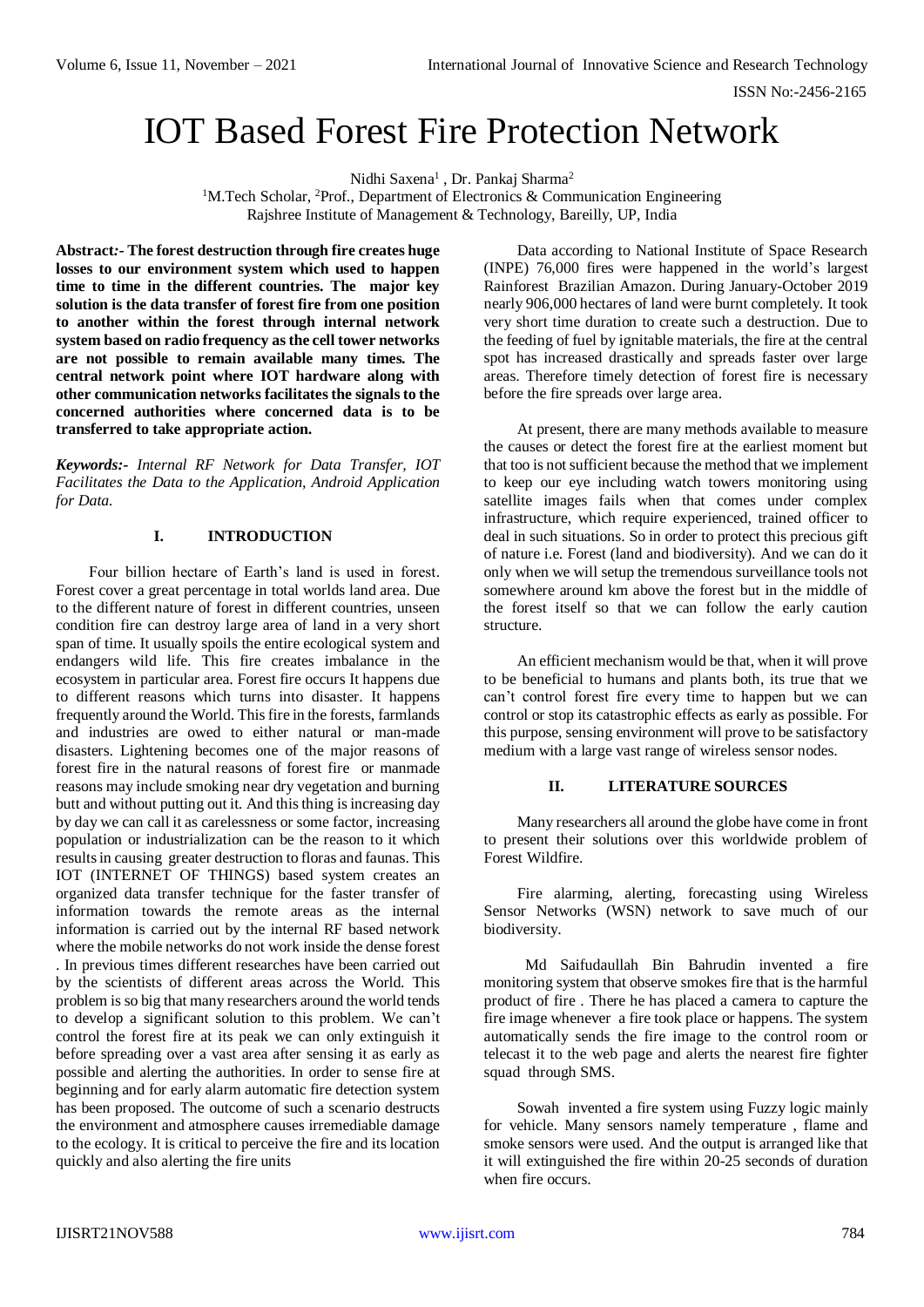Wen-Bing Hang , Jim-Wenpeg - discovered a innovative method of identifying the flame is produced if. They used Hue Intensity saturation colour model to differentiate or discriminate between the regions of low intensity and low saturation in segmented fire regions. There degrees of fire flames is measured by binary counter images . this method detects the fire flames from test videos in a few moment .

## *Other Major Contributions are Listed Below.*

Fire forecasting is one of the critical research challenges of the Wireless Sensor Networks (WSN). In this system sensor nodes are installed inside the woods or dense forest where the rate of forest fire is high. The main function of this system is to transmit audible information to the station below, which is located by the forest department.

The other system can be called as primitive.The fire alarms and alarm systems have been introduced that support a combination of smoke sensor and alarm device to create a life safety system style. But we cannot believe on this system because such fire alarms are sometimes flawed and may respond to unrealistic fire signals that are classified as false alarms.

So to avoid this malfunction or confusion new system with better nodes and sensors brought to use can be called as high- quality and intelligent fire systems to detect real fire incidents.

The Internet of Things means connecting everything to everything through the help of internet web .It is about connecting things to other people through the internet, Its main motive is to create a quick and effective response in real time, IoT improves the process and provides emergency management with the necessary information and communication to use the information of images and then to create or provide a better response to avoid hazardous situations .here we are talking about fire. Forest Fire which proves to be one of the major causes of accidental death in the world. To make the proposed program we use gas detection sensor, Flame sensor, alarm buzzer and temperature sensors (LM- 35). The sensors detect and alert the local emergency with information collected by the system, and alert organizations such as fire departments, police stations and hospitals by sending accurate location to both users and users using the module all connected. Thus reducing the risks

#### **III. COMPONENTS USED**

- ESP 8266
- RF Modules
- RF Transmitter and Receivers
- Android Application
- Relays
- **Transistors**
- PCB
- Zener Diode
- Mosfet
- **Capacitors**

*Block Diagram––*

# **BLOCK LAYOUT**



## Fig 1. Shows the arrangement of different components placed section wise

Here the sections namely A, B and C represents the Forest Layout Model.

Here to demonstrate the Forest fire protection system firstly we will create a false Artificial Fire just for demonstration near to Section A that will sense the heat and gas through the Temperature and Gas Sensor and will transmit this information to the Section B of the forest through the RF Transmitter whose main function is to transmit the information further in absence of any network that is to function in NO SIGNAL AREA.

Now when we come to Section B of the forest the RF Receiver will receive the information signal transmitted from A and this receiver will further transmit the signal to RF Transmitter of collectively these RF RECEIVER AND TRANSMITTER of Section A and B also called as **REPEATERS**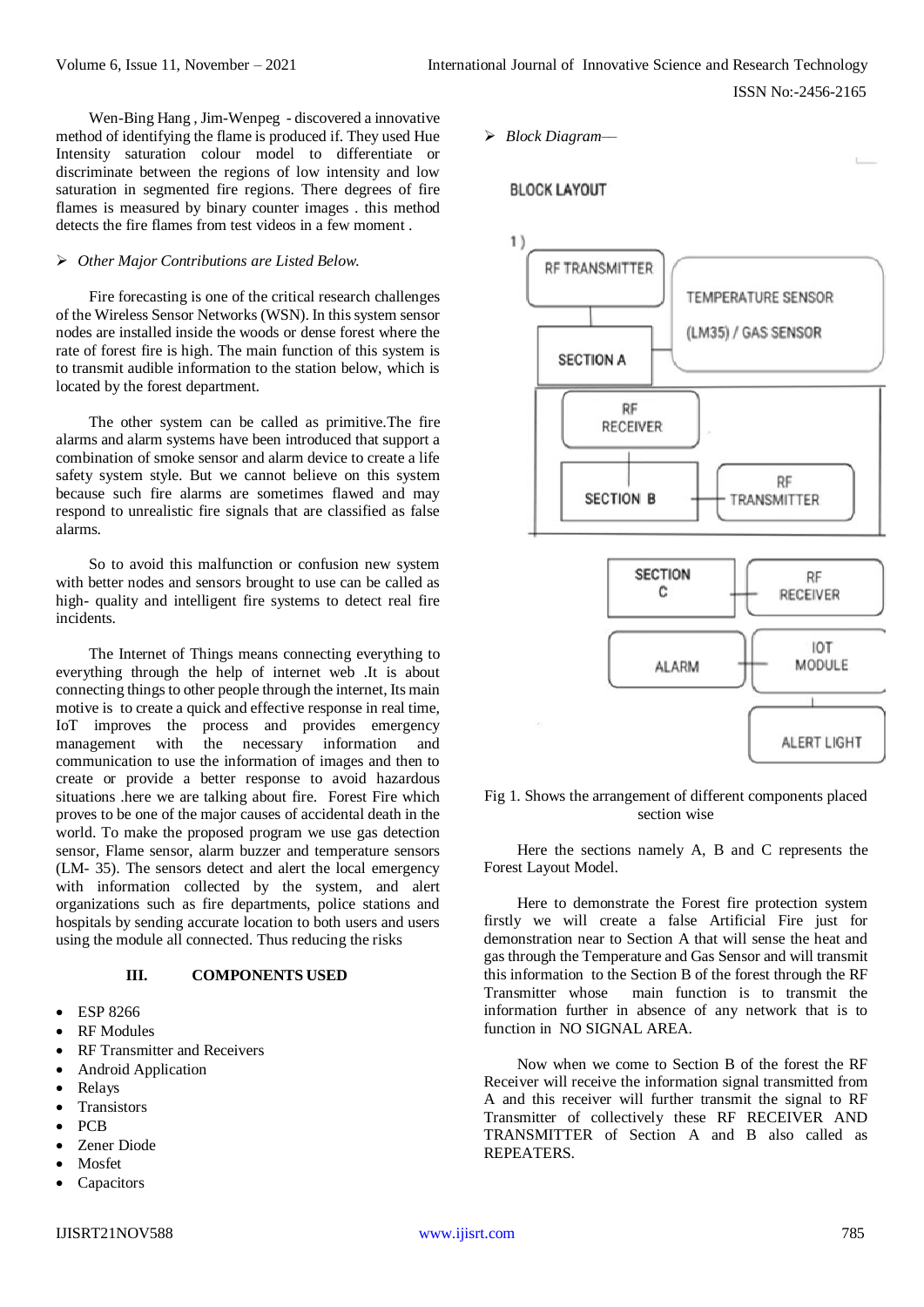And finally when the RF receiver of Section C will receive the incoming signal from B will activate or actuate the Section C which will turn the Alarm, the Alert Light and the IOT MODULE which will send the notification to the officer's Cabin or MOBILE APPLICATION.



Fig 2. Depicts the interconnection between different Section namely A, B and C.

This second block diagram throws the light on the INTERNAL RF NETWROK of Data Transfer.

# **IV. CONCLUSION**

The measures which took place in this proposal are based on IOT and RF with their concerned utilities to overcome the proposed theories by the previous researchers. The IOT network provides the real time data from a position where the cellular networks are available where as the RF networks helps in carrying out the fire signal from the areas where the cellular networks are not present through the internal RF networks. So the real time information can be transferred through IOT network.

We know that we can never control the nature's power. But we can find the ways to decrease the harm or casualties that it brings or can dampen its ill effects.

As it is said that safety is not something that can happen on its own by Accident. We need to work towards it with the right measures tools and mindset.

And if that accident relates to forest fire it becomes more important and primary to take fast and solid identification of the outbreak and restriction of the fire .

By detecting a fire quickly and accurately and providing early warning notification, to limit the emission of toxic products created by combustion.

Wildfire which is one of the most powerful natural disaster As it is said " With grass, a little rain and it goes out "

Wildfires can wreck havoc and destruction if they are not controlled and extinguished quickly.

Worldwide wildfire or its smoke kills 3,39,00 people a year , mostly in Asia and sub Saharan Africa,

There is no doubt that forest fire causes great harm to the plants and the living creatures either animals or humans .This is a well known fact that when woods burns carbon stored in trees and other vegetation combusts and thus releases carbon dioxide and other potent greenhouse gases that collectively raise to global warming. Therefore it is important to understand the ways in which forest fires are measured and identified, along with enabling factors stimulating the spread of this type of disturbance.

#### **REFRENCES**

- [1]. Md Saifudaullah Bin Bahrudin in 2013 who proposed a Fire alarm system which is a real time monitoring system that activates when observe smoke in the air due to fire and then captures images via a camera installed inside a room Raspberry pi and Aurduino Uno were the systems embedded in it. " Electrical ,Electronics (ICEESE) , 2013 International conference on IEEE, 2013
- [2]. Robert A. Sowah design and developed the multi sensor fire detection and a web based notification system using Fuzzy logic with trained artificial neural network both close range and wide area fire detection. But due to low accuracy and sometimes false alarm developed that old fire detection system relied mainly smoke detectors and hence presents a multi sensor data fusion with convolution or Artificial Neural Network " Design and implementation of a fire detection and control system for automobiles " in Proceedings of Industry Applications Society Annual Meeting , 2016
- [3]. L Ravindran , M.G Mariam and C.A Aliza , "Microcontroller Based fire Alarm System Using sensory and monitoring system" , Department of Compter Engineering Firat University
- [4]. Digvijay Singh, Neetika Sharma, Mehak Gupta Shubham Sharma , " development of system for early fire detection using Arduino UNO" , International Journal of Engineering Science and Computing , May 2017.
- [5]. Dated 2018;7;11 I.O.T based modeling of smart home environment for fire prevention and safety by Saeed F., Paul A .,Rehman A., HongW.WH.,SeoH.
- [6]. Aslan Y.E ., Korpeoglu I.,Ulusoy O. A Framework for use of wireless sensor networks in forest fire detection and monitoring .
- [7]. Manolakos E., Logaras E., Paschos F., Wireless Sensor Network Application or Fire Hazard Detection and Monitoring . 2012;29;1
- [8]. Soliman H.,Sudan K., Mishra A. A Smart Forest Fire Early Detection Sensory System , Another Apporoachn of utilizing Wireless Sensor and Neural Networks.